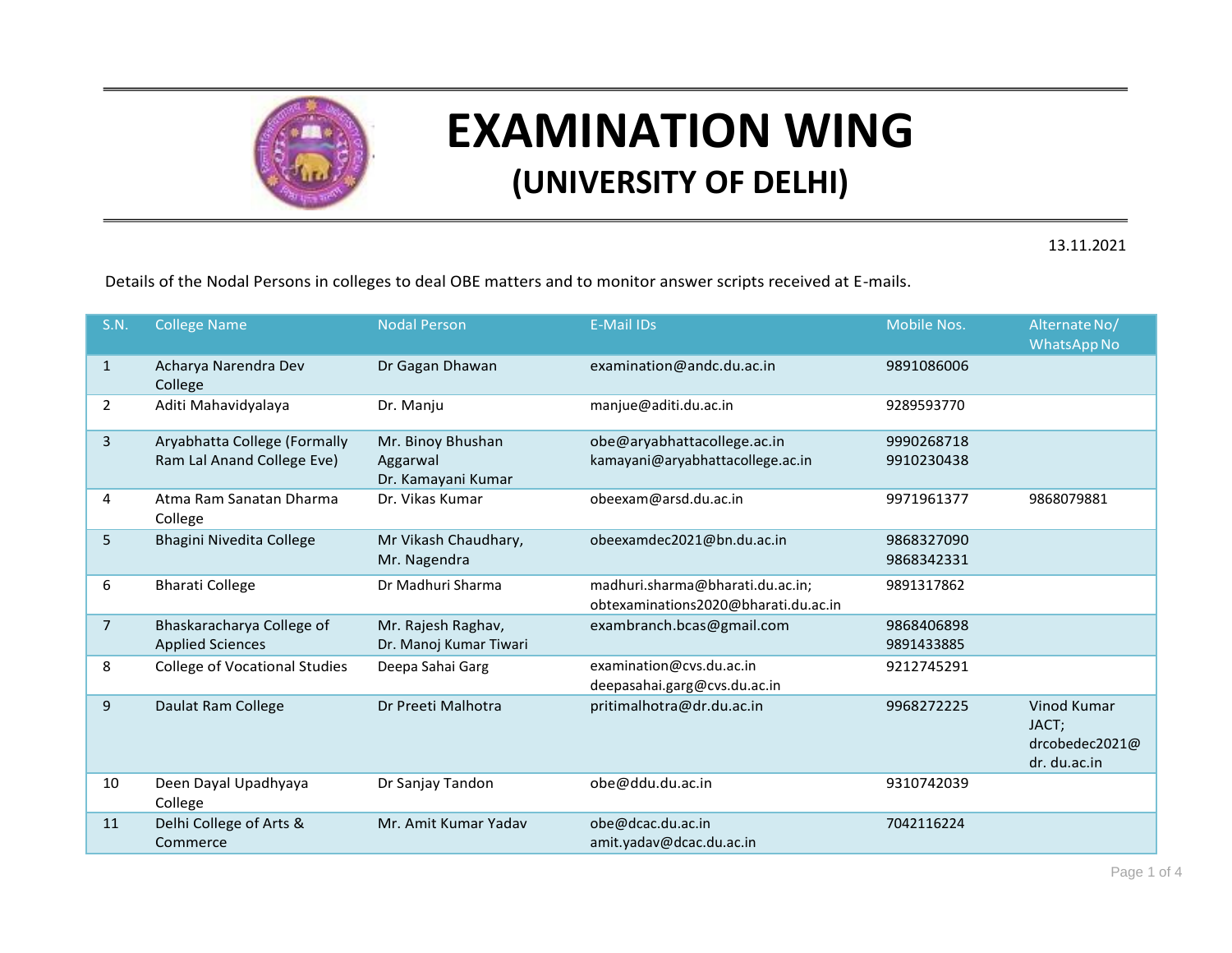| 12 | Deshbandhu College                                                                      | Ms Sonia Yadav                          | nodalofficerexams@db.du.ac.in                                     | 9958344141               |                              |
|----|-----------------------------------------------------------------------------------------|-----------------------------------------|-------------------------------------------------------------------|--------------------------|------------------------------|
| 13 | Dr Bhim Rao Ambedkar<br>College                                                         | Mr. Purshottam                          | obedec21@bramb.du.ac.in                                           | 9910056690               |                              |
| 14 | Dyal Singh College (Evening)                                                            | Dr. Sukant Vyas                         | sukantvyas@hotmail.com                                            | 9891274701               |                              |
| 15 | Dyal Singh College (Morning)                                                            | Dr. Rajesh Kumar Abhay                  | obe.nodal@dsc.du.ac.in                                            | 9968158456               |                              |
| 16 | Gargi College                                                                           | Dr. Puja Rani                           | examination@gargi.du.ac.in                                        | 9953314540               |                              |
| 17 | Hansraj College                                                                         | Mr. Arnab Dasgupta                      | obe.dec2021@hrc.du.ac.in                                          | 9811751607               |                              |
| 18 | Hindu College                                                                           | Dr K K Koul,<br>Dr Sangeeta Arora       | principal.hindu@du.ac.in                                          | 9718383989<br>9811323960 |                              |
| 19 | Indira Gandhi Institute of<br><b>Physical Education &amp; Sports</b><br><b>Sciences</b> | Prof. Ashok Kumar Singh                 | ashok.igipess@gmail.com                                           | 9811099026               |                              |
| 20 | Indraprastha College for<br>Women                                                       | Dr. Anita Agrawal                       | examination@ip.du.ac.in                                           | 9811432384               |                              |
| 21 | Institute of Home Economics                                                             | Dr PARVEEN PANNU,<br>Dr SAVITA AGGARWAL | examination@ihe.du.ac.in                                          | 8860870664<br>9871054494 |                              |
| 22 | Janki Devi Memorial College                                                             | Dr. Sudnya N. Kulkarni                  | exam@jdm.du.ac.in                                                 | 9958416756               |                              |
| 23 | Jesus and Mary College                                                                  | Mr. Subhash Pokhriyal                   | obe@jmc.ac.in                                                     | 9871493666               |                              |
| 24 | Kalindi College                                                                         | Dr.Arti Singh<br>Dr.Manju Sharma        | obeexam@kalindi.du.ac.in<br>artirambinodray@gmail.com             | 9891028079<br>7356274559 |                              |
| 25 | Kamala Nehru College                                                                    | Ms. Nidhi Bhandari                      | exam.obe@knc.du.ac.in                                             | 9810911380               | Vikas Bhardwaj<br>9999574594 |
| 26 | Keshav Mahavidyalaya                                                                    | Dr. Vipin Negi,<br>Mr. Praveen Kumar    | exams@keshav.du.ac.in                                             | 9968302091<br>9818765766 |                              |
| 27 | Kirori Mal College                                                                      | Dr. Rakesh Kumar Pandey                 | rkpandey@kmc.du.ac.in                                             | 8920529342               | 9811170889                   |
| 28 | Lady Irwin College                                                                      | Dr Shraddha Kapoor                      | shraddha.kapoor@lic.du.ac.in;<br>obeladyirwincollege@lic.du.ac.in | 9818885677               |                              |
| 29 | Lady Shri Ram College for<br>Women                                                      | Dr. Sanjoy Roy<br>Chowdhury             | examinationobedec2021@lsr.du.ac.in                                | 9873300560               | 8929410191                   |
| 30 | Lakshmi Bai College for<br>Women                                                        | Dr. Rajshree Roy                        | obelbc21@lb.du.ac.in;<br>rajshreeroy@lb.du.ac.in                  | 9911721578<br>9990890866 |                              |
| 31 | Maharaja Agarsen College                                                                | Dr. A. J. Meitei                        | mac.obe@mac.du.ac.in                                              | 9540068711               |                              |
| 32 | Maitreyi College                                                                        | Ms. Sandhya Gupta                       | exam2021odd@maitreyi.du.ac.in                                     | 9873982571               |                              |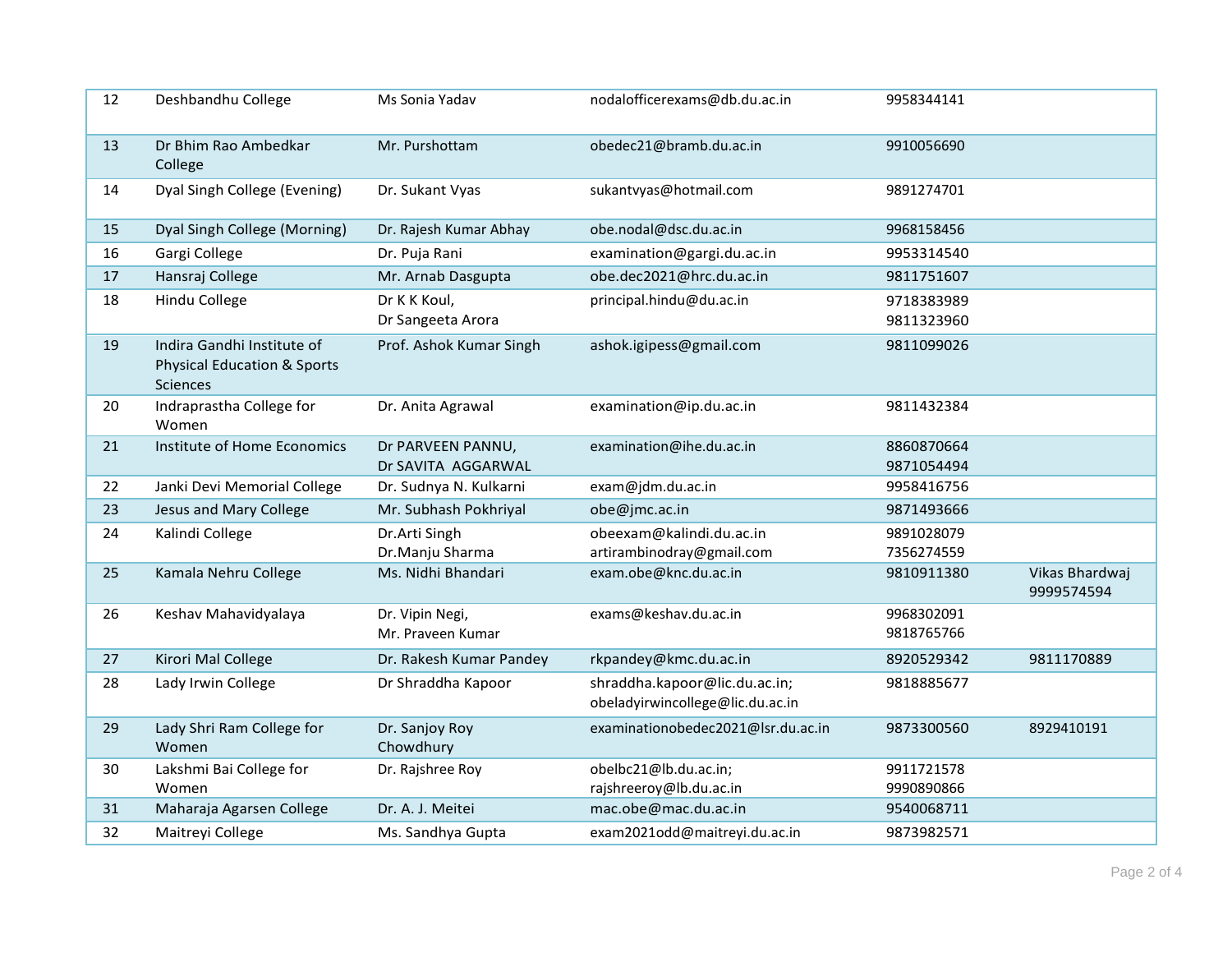| 33 | Mata Sundri College for<br>Women                         | <b>Gurpreet Kaur</b>                          | gurpreetkaur@ms.du.ac.in                                                         | 9971556694               |
|----|----------------------------------------------------------|-----------------------------------------------|----------------------------------------------------------------------------------|--------------------------|
| 34 | Miranda House                                            | Dr. Seema Aggarwal Dr.<br>Bharati Jagannathan | seema.aggarwal@mirandahouse.ac.in;<br>bharati.jagannathan@mirandahouse.ac.i<br>n | 9810284682<br>9958823078 |
| 35 | Moti Lal Nehru College                                   | Dr. Durgesh Kumar                             | obemIncdec2021@gmail.com                                                         | 9278859981               |
| 36 | Moti Lal Nehru College<br>(Evening)                      | Dr. Rajesh Handoo                             | contact@mlnce.org                                                                | 9868896215               |
| 37 | P.G.D.A.V. College                                       | Dr. Ravish Sharma                             | nodal.officer@pgdav.du.ac.in                                                     | 9313907606               |
| 38 | P.G.D.A.V. College (Eve.)                                | Sh. Ramesh Kumar                              | exam@pgdave.du.ac.in                                                             | 9718175193               |
| 39 | Rajdhani College                                         | Dr. Sonia Lumb                                | nodalofficerexam@rajdhani.du.ac.in                                               | 9899972893               |
| 40 | Ram Lal Anand College                                    | Prof. Vandana Gupta                           | vandanagupta@rla.du.ac.in                                                        | 7838004880               |
| 41 | Ramanujan College                                        | Prakhar Wadhwa                                | obe@ramanujan.du.ac.in                                                           | 9971155832               |
| 42 | Ramjas College                                           | Dr. Suman Sharma                              | sumansharma@ramjas.du.ac.in                                                      | 9873811550               |
| 43 | Satyawati College                                        | Mr. Ishwar Dan                                | examinationnovdec2021@satyawati.du.<br>ac.in                                     | 9818971955               |
| 44 | Satyawati College (Evening)                              | Mr. Durgesh Verma                             | exam@satyawatie.du.ac.in;<br>obe6_scripts@satyawatie.du.ac.in                    | 9818143415               |
| 45 | <b>Shaheed Bhagat Singh</b><br>(Evening) College         | Dr. Satish Kumar                              | nodalofficerexam@sbse.du.ac.in                                                   | 8178310785               |
| 46 | Shaheed Bhagat Singh<br>College (Morning)                | Dr. Varinder Kumar                            | nodalofficerexam@sbs.du.ac.in                                                    | 9717022812               |
| 47 | Shaheed Rajguru College of<br>Applied Sciences for Women | Mr. Deepak Jaiswal                            | nodal_officer@rajguru.du.ac.in                                                   | 9711177273               |
| 48 | Shaheed Sukhdev College of<br><b>Business Studies</b>    | Dr Sanjay K Goyal<br>Dr Tarannum Ahmad        | obedecember2021@sscbsdu.ac.in                                                    | 9810420436<br>9811147285 |
| 49 | Shivaji College                                          | Ms Deepti                                     | obedecember2021@shivaji.du.ac.in                                                 | 8377969483               |
| 50 | Shri Ram College of<br>Commerce                          | Dr. Alok Kumar                                | no.obe@srcc.du.ac.in                                                             | 9013435648               |
| 51 | Shyam Lal College (Morning)                              | Dr. Ruchika Ramakrishnan                      | slcobe2020@shyamlal.du.ac.in                                                     | 9910991840               |
| 52 | Shyam Lal College (Evening)                              | Dr. Manu Umesh                                | obe@shyamlale.du.ac.in                                                           | 9213232131               |
| 53 | Shyama Prasad Mukherji<br>College for Women              | Kulbir Kaur                                   | spm_obecommittee@spm.du.ac.in                                                    | 8860188496<br>7982962448 |
| 54 | Sri Aurobindo College                                    | Ms. Mousumi Biswas                            | obenov21@aurobindo.du.ac.in                                                      | 9811450508               |